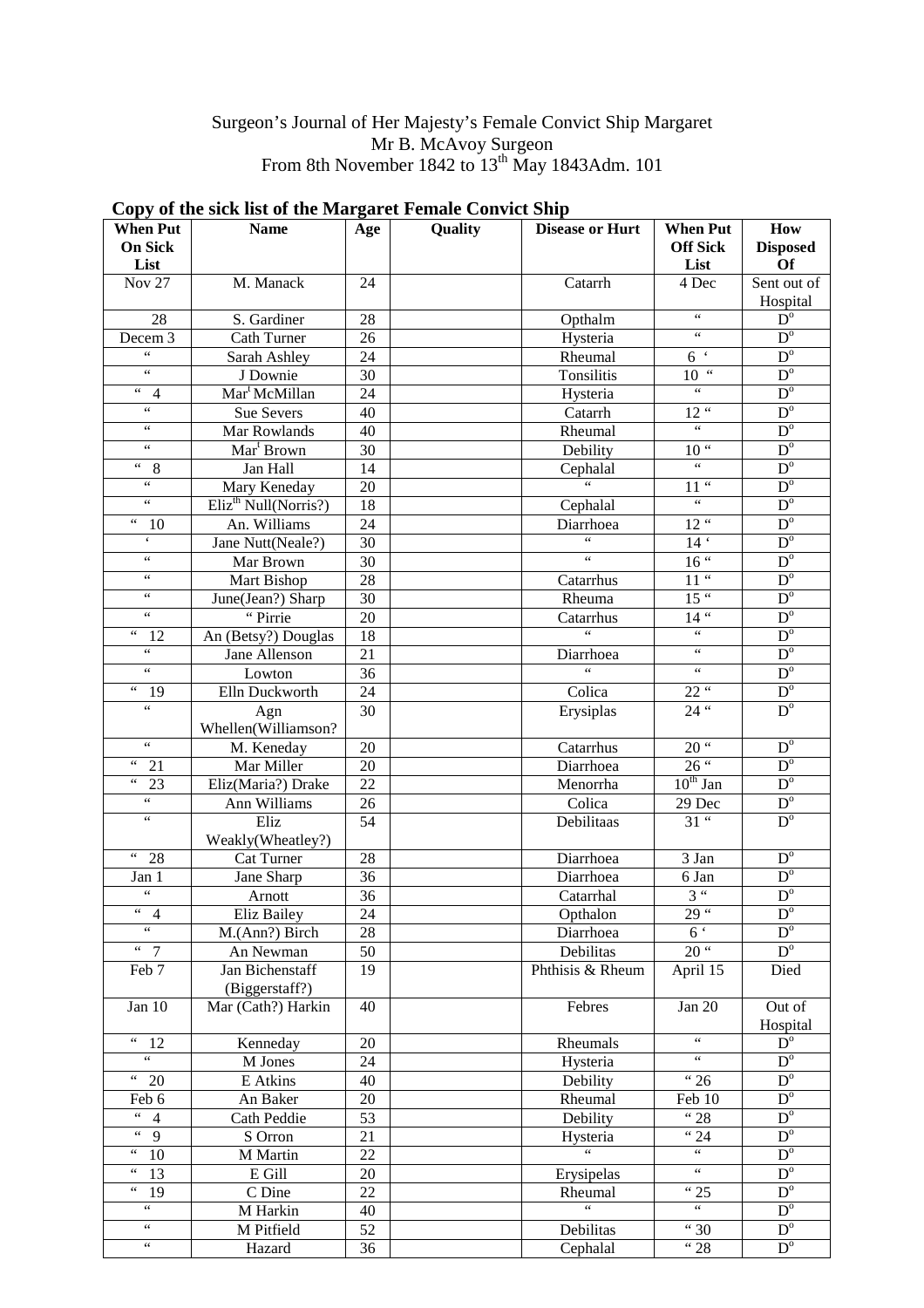| $\zeta\,\zeta$             | Sar <sup>h</sup> Beale | 24 | Epileps        | "24                  | $D^{\mathrm{o}}$          |
|----------------------------|------------------------|----|----------------|----------------------|---------------------------|
| March 2                    | M Hamilton             | 30 | Hysteria       | March 4              | $D^{\circ}$               |
| " 8                        | Jan Agnew              | 46 | Phthisis       | May 7                | Died                      |
| $\zeta$ $\zeta$            | M Tanders(Tindall?)    | 40 | Cephalal       | March 12             | Out of                    |
|                            |                        |    |                |                      | Hospital                  |
| $\zeta\,\zeta$             | S Greenhalgh           | 30 | Catarrh        | $\zeta\,\zeta$       | $\mathbf{D}^{\mathrm{o}}$ |
| $66\,$<br><sup>12</sup>    | Eliz Allen             | 26 | $\zeta\,\zeta$ | " 14                 | $D^{\mathrm{o}}$          |
| $66\,$                     | Alice Marsh            | 24 | Hysteria       | $66$                 | $D^{\circ}$               |
| $\epsilon\,\epsilon$<br>14 | M Brown                | 22 | $\leq$ $\leq$  | "18                  | $D^{\mathrm{o}}$          |
| 66<br>20                   | E Stewart              | 26 | Catarrh        | "25                  | $D^{\circ}$               |
| 66<br>26                   | <b>M</b> Saunders      | 40 | Rheumales      | April 3              | $D^{\mathrm{o}}$          |
| April 2                    | Jane Young             | 30 | $66$           | " 10                 | $D^{\mathrm{o}}$          |
| $\zeta$ $\zeta$            | Grace Schofield        | 26 | Febres         | $\epsilon\,\epsilon$ | Died                      |
| $\degree$ 10               | Mary Lynch             | 66 | Phthisis       | "18                  | $D^{\circ}$               |
| $\zeta$ $\zeta$            | Mar Cunningham         | 30 | Catarrhus      | $66$                 | Out of                    |
|                            |                        |    |                |                      | Hospital                  |
| " 13                       | Mar Harkin             | 40 | Rheumales      | $66\,$               | $D^{\circ}$               |
| $\epsilon$ $\epsilon$      | Ann Scott              | 30 | 66             | " 20                 | $D^{\circ}$               |
| 66<br>28                   | Ros Smith              | 26 | $66$           | May 4                | $D^{\mathrm{o}}$          |

**Note** 

 $Cephala1 = headache$ Erysipelas = skin infection, cellulitis Phthisis =tuberculous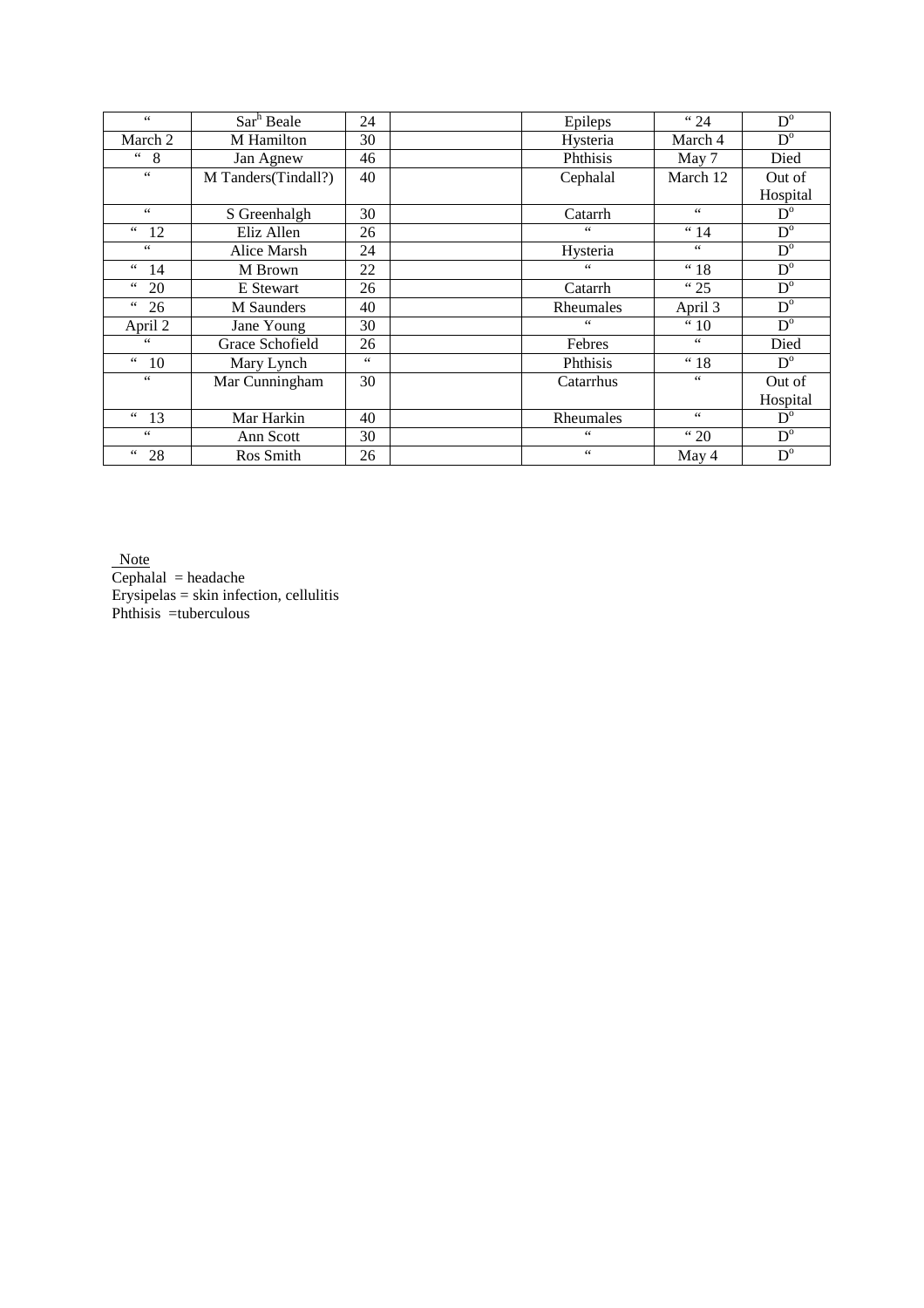# **Medical and Surgical Journal of Her Majesty's Convict Ship Margaret between the 8th November, 1842 and the 13th of May, 1843, during which time the said shop has been employed in a voyage from London to the Cape of Good Hope.**

| <b>Nature of</b><br><b>Disease</b> | No.<br>of<br>Case | Men's Names, Ages,<br><b>Qualities, Time when</b><br>and where taken ill,<br>and how disposed of. | The History, Symptoms, Treatment, and Daily<br>Progress of the Disease or Hurt.                                                                                                                                                                                                                                                                                      |
|------------------------------------|-------------------|---------------------------------------------------------------------------------------------------|----------------------------------------------------------------------------------------------------------------------------------------------------------------------------------------------------------------------------------------------------------------------------------------------------------------------------------------------------------------------|
| Opthal                             | $\boldsymbol{l}$  | Eliza Bailey<br>Aetitis 24<br>Jan 4 1843<br>The Downs<br>6                                        | Complains of Frontal headache Conjunctiva<br>inflamed with a lacrymose(lachrymose) discharge<br>with intolerance of light Bowels trepid (torpid?)<br>Mist Purg <sup>t</sup> Solio et Liq Plumb<br>Frontal headache Lacrymose Discharge<br>inflammation<br>conjunctival<br>continue<br>and<br>Bowels not yet acted on Pul Jalap Comp Purg <sup>t</sup><br>Lotio Plumb |
|                                    |                   | 8                                                                                                 | Sea Sick for the last two days. No<br>amendment in the opthalomic symptom. Lining<br>of superior & inferior palpilra swollen & turgid<br>scarified them Tinct Opii et Liq Plumb instill <sup>r</sup>                                                                                                                                                                 |
|                                    |                   | 10                                                                                                | Intolerance of light palpilra swollen<br>Bowels torpid. <i>Emplast Lyttae Tempor Ol Tig</i> <sup><math>\ell</math></sup>                                                                                                                                                                                                                                             |
|                                    |                   | 11                                                                                                | Crot g' i<br>Intolerance of light less. Palpilra still swollen<br>Bowels open Instill Tinct Opii ter in die                                                                                                                                                                                                                                                          |
|                                    |                   | 12                                                                                                | Inflammation extending to the Iris Pain<br>intermitting Oil Hydr $g^r$ v ter in die Sulp Quin<br>$g'$ iij vespere                                                                                                                                                                                                                                                    |
|                                    |                   | 14                                                                                                | Intolerance of light with Lachrymal<br>discharge Palpilra swollen. Bowels torpid<br>Emplast Lyttae Oil Hydrarg ter in die Ol Tig<br>Crot g' i                                                                                                                                                                                                                        |
| PA280558                           |                   | 16                                                                                                | Conjunctiva continues inflamed. Palpilra red<br>and swollen with lachryonal discharge &<br>intolerance of light. Bowels torpid Ol Tigli<br>Crot $g^t$ i Instill <sup>r</sup> Tinct Opii ter in die Purg <sup>t</sup> Pil<br>Hydr                                                                                                                                     |
|                                    |                   | 18                                                                                                | Pain intermitting Palpilra especially the<br>lower red & swollen $Pugt Pil Hydr$ et Instill<br>Tinct Opii                                                                                                                                                                                                                                                            |
|                                    |                   | 20                                                                                                | Little alteration Intermissions towards<br>the evening Sulph Quiniae gr ij Vespere Purg <sup>t</sup><br>Pil Hydr $g'$                                                                                                                                                                                                                                                |
|                                    |                   | 22                                                                                                | Mouth tender Conjunctival<br>inflammation less, there is no remission of pain<br>in the evening. <i>Instill<sup>r</sup> Quininae Oil Hydr gri</i>                                                                                                                                                                                                                    |
|                                    |                   | 24                                                                                                | nocte Instillr Tinct Opii g <sup>t</sup> i ter in die<br>Much better slightly sore Intolerance of<br>light is the only complaint. Zinc Sulp $g'$ iij Aq<br>Purae zij ft Lotio                                                                                                                                                                                        |
|                                    |                   | 26<br>Discharged 29<br>Quite well                                                                 | Intolerance of light less still a<br>lachrymose discharge. Bowels torpid Purgat<br>Omitt <sup>r</sup> Pil Hydr Instill <sup>r</sup> Tinct Opii                                                                                                                                                                                                                       |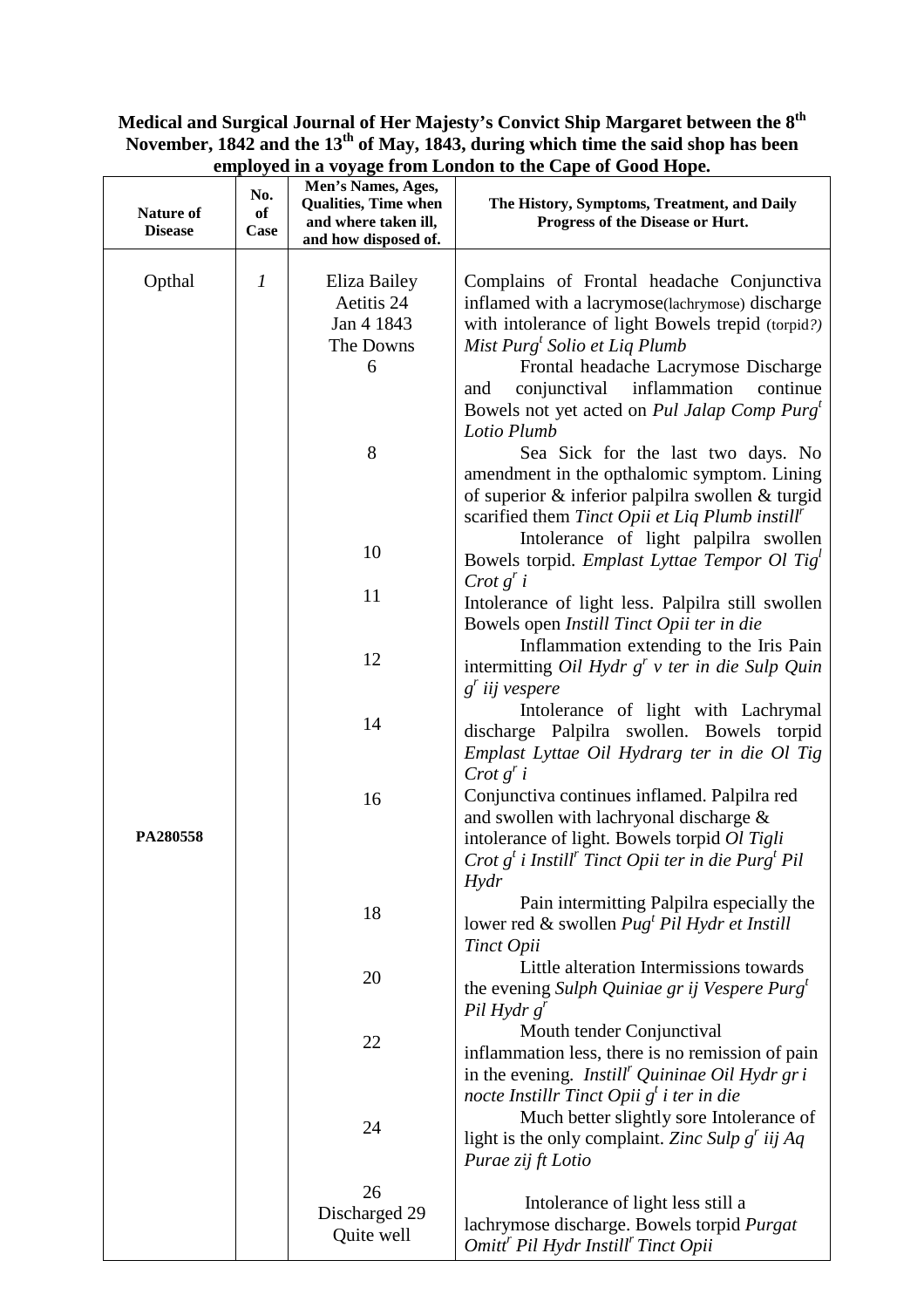| Debilitas                | $\overline{2}$ | Chris Peddie<br>aetatis 55<br>Feb 4 | Complains of pain in the side $&$ lumbar region<br>headache & debility Pulse feeble Skin cold<br>Bowels torpid, there is also a uterine discharge                                                                                                                  |
|--------------------------|----------------|-------------------------------------|--------------------------------------------------------------------------------------------------------------------------------------------------------------------------------------------------------------------------------------------------------------------|
|                          |                | At Sea                              | tinged with blood which she thinks is                                                                                                                                                                                                                              |
|                          |                | 5                                   | Menstrual Pil Extract Colocynth Comp<br>One free stool Tongue moist Pulse                                                                                                                                                                                          |
|                          |                | 6                                   | feeble Uterine discharge continues Debility &<br>want of appetite Infus Quassia zi ter in die<br>No alteration for the better. Debility $\&$<br>want of appetite. Thirst Pulse feeble Uterine                                                                      |
|                          |                | $\boldsymbol{7}$                    | discharge continues Wine & Arrowroot Infus<br>Quassia zi Tinct Ferr Mur gt xx ter in die<br>Uterine discharge less Debility want of<br>appetite & pain in Lumbar Regions continue<br>Tongue moist <i>Purg<sup>t</sup> Infus Quassia Tinct Ferri</i><br>Wine & Sago |
| Debility &<br>Menorrhoea |                | 8                                   | Tongue brown Debility refuses her food                                                                                                                                                                                                                             |
|                          |                |                                     | Pulse feeble Bowels torpid. Complains of<br>headache & pain the lumbar region. Pil Cret<br>Colocy Comp Wine & Arrowroot Purg <sup>t</sup> Infus<br>Quassia                                                                                                         |
|                          |                | 9                                   | No alteration for the better. Debility $\&$<br>want of appetite refuses her food. Bowels                                                                                                                                                                           |
|                          |                | 10                                  | torpid Ol Ricini zfs<br>Rather better Bowels open want of<br>appetite Infus Quassia zi Tinct Ferri Mur $g^t x$                                                                                                                                                     |
|                          |                | 13                                  | ter in die<br>Continues better but complains of pain                                                                                                                                                                                                               |
|                          |                | 14                                  | & weakness in the Lumbar Region. Flannel<br>Bandage Purg <sup>t</sup> Infus Quassiae<br>Improving steadily. Pain in the Lumbar<br>$\text{Rg}^n$ easier Bowels torpid appetite bad <i>Pil</i><br>Cretr? Colocy Comp ij Purg <sup>t</sup> Infus Quassiae             |
| PA280559                 |                | Feb 18                              | Bowels open the discharge from the Uterus is<br>mucus tinged with blood. Still dull pain in the<br>lumbar region. Emplas Lyttae Injecte Sulph<br>Zinci Pil Hydrarg gr iij Ext Conii gr ij ft Pil ter<br>in die Cont <sup>r</sup> Infus Quassia                     |
|                          |                | 24                                  | Improving less pain in the lumbar regions<br>Discharge continues <i>Purgt</i>                                                                                                                                                                                      |
|                          |                | 28<br>Sent out of the<br>Hosp       | No discharge for the last two days. Pain of the<br>lumbar region much better.                                                                                                                                                                                      |
|                          |                |                                     |                                                                                                                                                                                                                                                                    |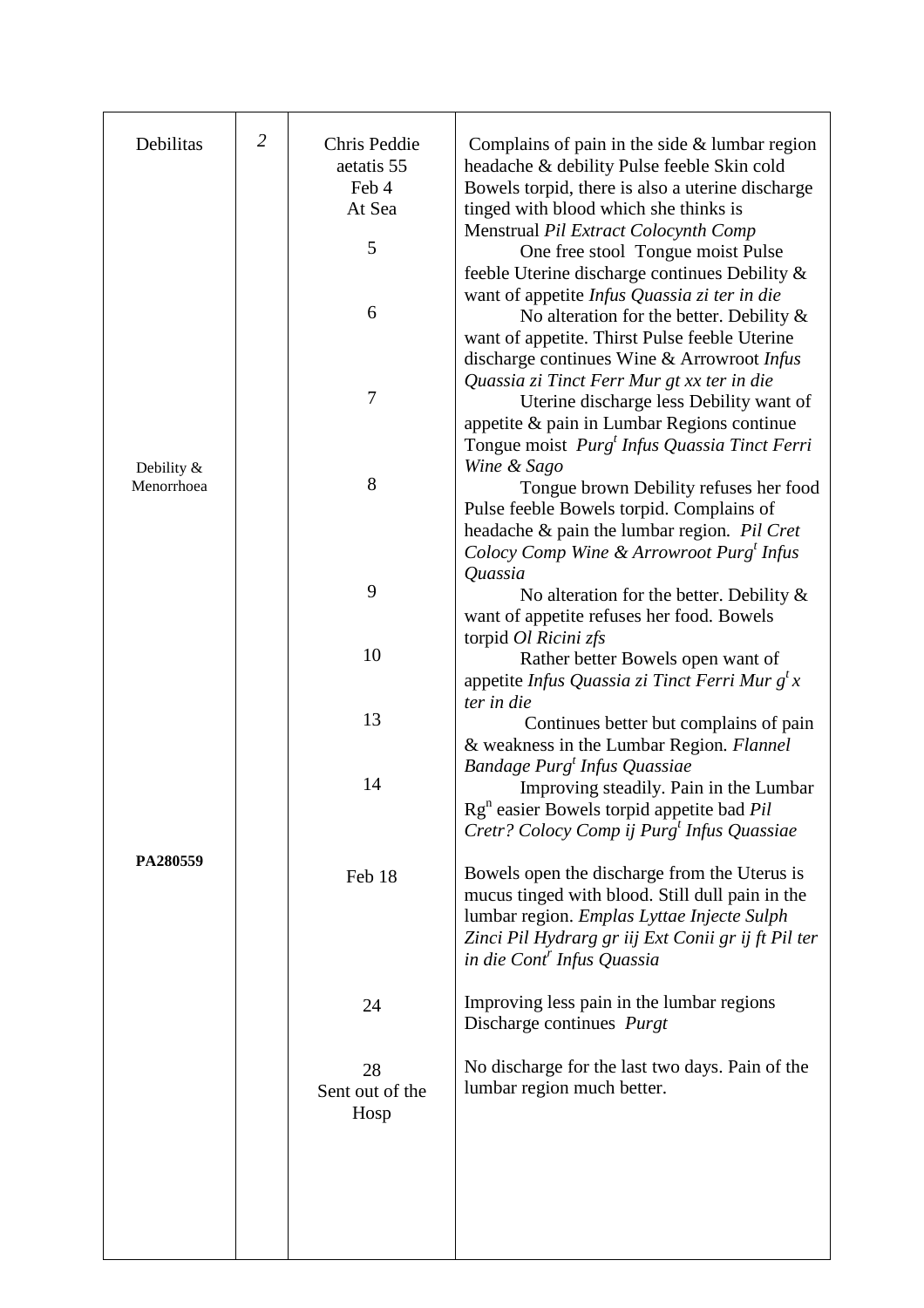| Phthisis | 3 | Jane Agnew           | For the last two months has complained at                                                                             |
|----------|---|----------------------|-----------------------------------------------------------------------------------------------------------------------|
|          |   | aetat 46             | intervals of difficult respiration attended by                                                                        |
|          |   | March 8              | cough & wheezing with a muco purulent                                                                                 |
|          |   | At Sea               | expectoration which she says has been the case                                                                        |
|          |   |                      | for several years. She has a presentiment that                                                                        |
|          |   |                      | she will never reach the place of her                                                                                 |
|          |   |                      | destination. Bowels torpid appetite good. Hydr                                                                        |
|          |   |                      | Submur gr iij Mag Sulph zfs Aq zii statim Pulv                                                                        |
|          |   |                      | Ipecac Comp gr viij Hora Som                                                                                          |
|          |   | 10                   | Bowels open. Cough troublesome                                                                                        |
|          |   |                      | during the night. Pulse quick. Respiration                                                                            |
|          |   |                      | occasions pain. Expectoration Muco purulent<br>V.S. ad zxij Mistur Salin zij ter in die. Pulv                         |
|          |   |                      | Ipecac Comp gr xij ter in die(crossed out) Hora                                                                       |
|          |   |                      | Somni                                                                                                                 |
|          |   | 13                   | Better for the last two days. Difficult                                                                               |
|          |   |                      | respiration & wheezing at intervals. Says she                                                                         |
|          |   |                      | always obtains relief from vinegar $-$ Acid Acet                                                                      |
|          |   |                      | zi ter in die Purgat Pulv Ipecac Comp Hora                                                                            |
|          |   |                      | Som                                                                                                                   |
|          |   | 16                   | Had a severe paroxysm last night                                                                                      |
|          |   |                      | simulating asthma. Pulse quick Copious<br>expectoration. Want of appetite $\&$ debility.                              |
|          |   |                      | Mist Ammon. zij Aq Purae ziij Vini Antim. zfs                                                                         |
|          |   |                      | N6? Cochlar ij ter in die Hydr subm gr iij Opii                                                                       |
|          |   |                      | gr i Hora Somni                                                                                                       |
|          |   | 21                   | Severe paroxysms of coughing at                                                                                       |
|          |   |                      | intervals with copious expectoration. Debility                                                                        |
|          |   |                      | & want of appetite. Emplast Lyttae pector Infus                                                                       |
| PA280560 |   |                      | Gentian zi Pulv Ipecac gr ij ter in die Opii gr i                                                                     |
|          |   |                      | H.S.                                                                                                                  |
|          |   | Mar 26               | Much better, still slight difficulty of breathing                                                                     |
|          |   |                      | & cough at intervals. Bowels torpid Pil Hydr et                                                                       |
|          |   |                      | Extr Colocy pro re nata Purg <sup>t</sup> Mistur<br>Cough at night is the only complaint                              |
|          |   | 30                   | Pil Opii et Hydr Submur Hora Somni                                                                                    |
|          |   | Sent out of Hospital |                                                                                                                       |
|          |   |                      |                                                                                                                       |
|          |   | April 10             | Has been indisposed for the last two days and                                                                         |
|          |   |                      | complains<br>of cough<br>attended<br>now<br>by                                                                        |
|          |   |                      | expectoration pain in the chest and difficult                                                                         |
|          |   |                      | respiration. Pulse quick Bowels torpid Mag                                                                            |
|          |   |                      | Sulphat ziij Infus Sennae zifs stat Antim Tartar                                                                      |
|          |   |                      | zs Cerat Celar? zfs ft $Ungt$ ad water? Min'?<br>Mist Salin zi ter in die                                             |
|          |   | 12                   | Bowels open Cough severe especially at                                                                                |
|          |   |                      | night Extr Opii gri Hydr Submur griij Hora                                                                            |
|          |   |                      | Somn Contin <sup>e</sup> Ungen Tartar et Mistur                                                                       |
|          |   |                      |                                                                                                                       |
|          |   | 14                   | Cough $\&$ expectoration which is muco                                                                                |
|          |   |                      | purulent Breast covered with pustules want of<br>appetite small <sup>r</sup> Ung <sup>t</sup> Tartar Purgat Mistur et |
|          |   |                      | Pilul                                                                                                                 |
|          |   |                      |                                                                                                                       |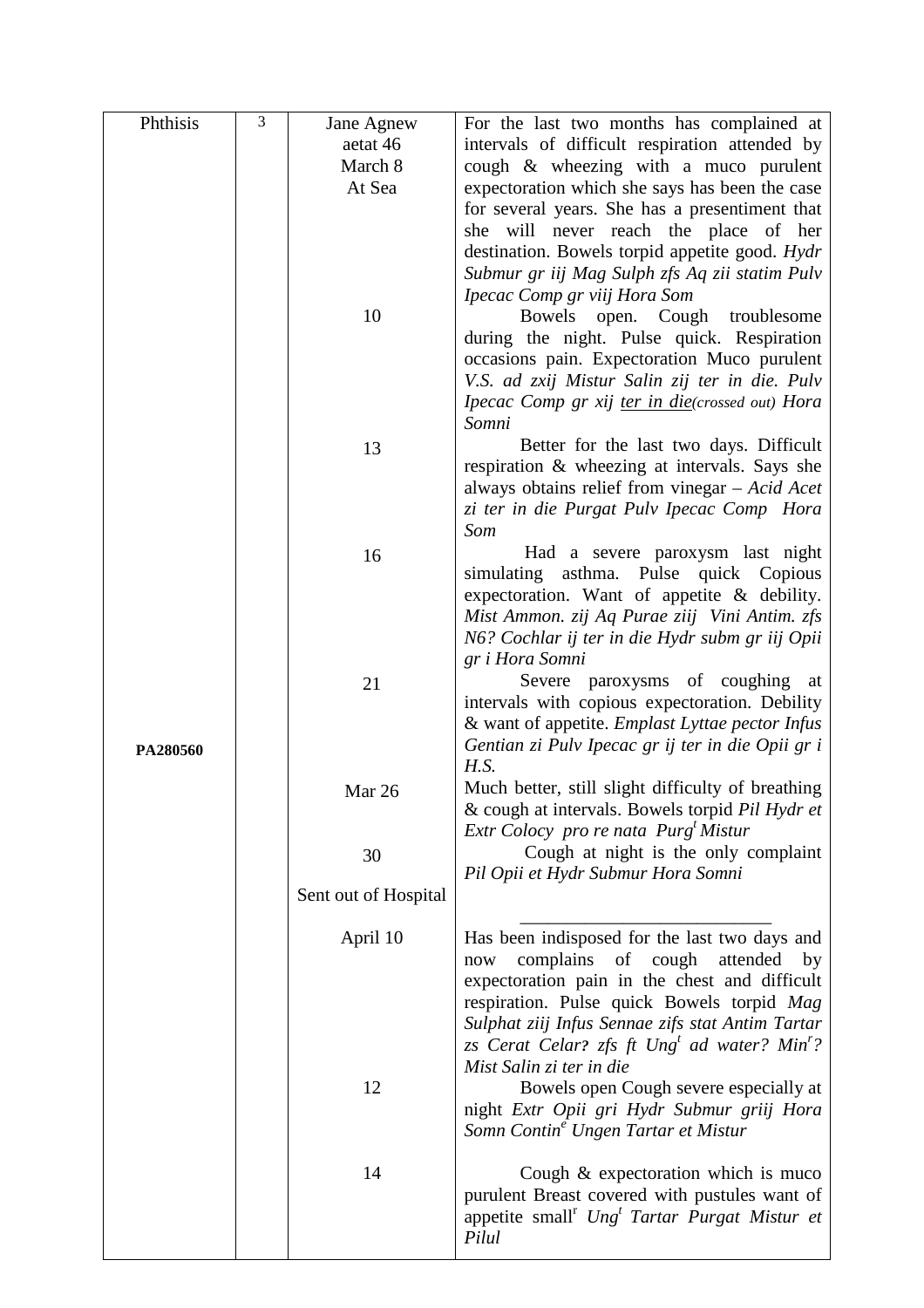| Phthisis     | 3              | Jane Agnew                            | No alteration for the better Cough muco                                                     |
|--------------|----------------|---------------------------------------|---------------------------------------------------------------------------------------------|
|              |                | 16                                    | purulent expectoration, want of appetite &                                                  |
|              |                | (april)                               | debility. Infus Genti zi Tinct Opii $g^t$ vi ter in die                                     |
|              |                |                                       | Tinct Opii $g^t$ xxx Vini Antim $g^t$ x Hora Somni                                          |
|              |                | 20                                    | Pulse weak cough severe appetite better                                                     |
|              |                |                                       | Muco purulent expectoration Bowels torpid                                                   |
|              |                |                                       | Haustus Aperi Emplast Lyttae pector Purg <sup>t</sup><br>Mistur et Pil H.S.                 |
|              |                |                                       | No alteration for the better. The noise of                                                  |
|              |                | 25                                    | the ship has prevented either auscultation or                                               |
|              |                |                                       | percussion From the leaky state of the ship her                                             |
|              |                |                                       | bedding has been wet for some days.                                                         |
|              |                |                                       | Paroxysms of wheezing & difficult respiration                                               |
|              |                |                                       | at intervals. Mist Ammon zi Tinct Opii $g^t$ v ter                                          |
|              |                |                                       | in die Extr Conii gr v Hydr Submur gri H.                                                   |
|              |                |                                       | Somni<br>Great debility and depression of spirits,                                          |
|              |                | 30                                    | Copious expectoration want of appetite. $Purgt$                                             |
|              |                |                                       | Medica                                                                                      |
|              |                |                                       | I have been confined to bed for the last                                                    |
| PA280561     |                | May 7                                 | month with Rheumatism the greater part of                                                   |
|              |                |                                       | which time (like myself) she was lying in a wet                                             |
|              |                | Died                                  | bed from the leaking of the ship.                                                           |
|              |                |                                       | She died this morning from phthisis                                                         |
|              |                |                                       |                                                                                             |
|              |                |                                       | This girl when she just came on board was                                                   |
| Rheumatismus | $\overline{4}$ | J. Bickerstaff                        | labouring under syphilis infect which I did not                                             |
|              |                | aetat 19<br>$\text{Feb}^{\text{y}}$ 3 | find out for some time. Th <sup>t</sup> Pil Hydr & Solio                                    |
|              |                | At Sea                                | Nig healed the Chancres. She now complains of                                               |
|              |                |                                       | pains in the shoulders & knees. Skin hot thirst                                             |
|              |                |                                       | Tongue white Bowels confined Infus Sennae<br>zij Aq ziij Mag Sulp zfs ft Haustus Vini Colch |
|              |                |                                       | zfs Aq zi Hora Somni                                                                        |
|              |                |                                       | Bowels freely opened Rheumatic pains                                                        |
|              |                | 4                                     | continue Vini Colchic $g^t$ xxv Antim $g^t$ x Aq zi                                         |
|              |                |                                       | Mag Carbon grx qq(crossed out) ter in die.                                                  |
|              |                | 6                                     | Complains of severe pain in the lumbar                                                      |
|              |                |                                       | region feet & knees swollen Pulse quick                                                     |
|              |                |                                       | Tongue white V.S. ad tti? Purg <sup>t</sup> Mistur- Opii<br>gri Hydr Submur gr ij H.S.      |
|              |                |                                       | Pains less Purged by the Tinct Colchic                                                      |
|              |                | 9                                     | Omitt <sup>r</sup> Colch Cont Pil                                                           |
|              |                |                                       | Her bed has been wet for some days                                                          |
|              |                | 13                                    | from the leaking of the Ship. Rheumatic pains                                               |
|              |                |                                       | have returned Pul Ipecac Comp gr ij ter in die                                              |
|              |                |                                       | <b>Trictions with Flannel</b><br>Rheumatic pains continue Tongue white                      |
|              |                | 16                                    | Bowels confined. Pulse quick Haus Purgat                                                    |
|              |                |                                       | Tinct Colch zfs Vini Antim Tartar $g^t$ xv Aq zi ter                                        |
|              |                |                                       | in die Opii gr i Hydr Submur gr ij H.S.                                                     |
|              |                |                                       |                                                                                             |
|              |                |                                       |                                                                                             |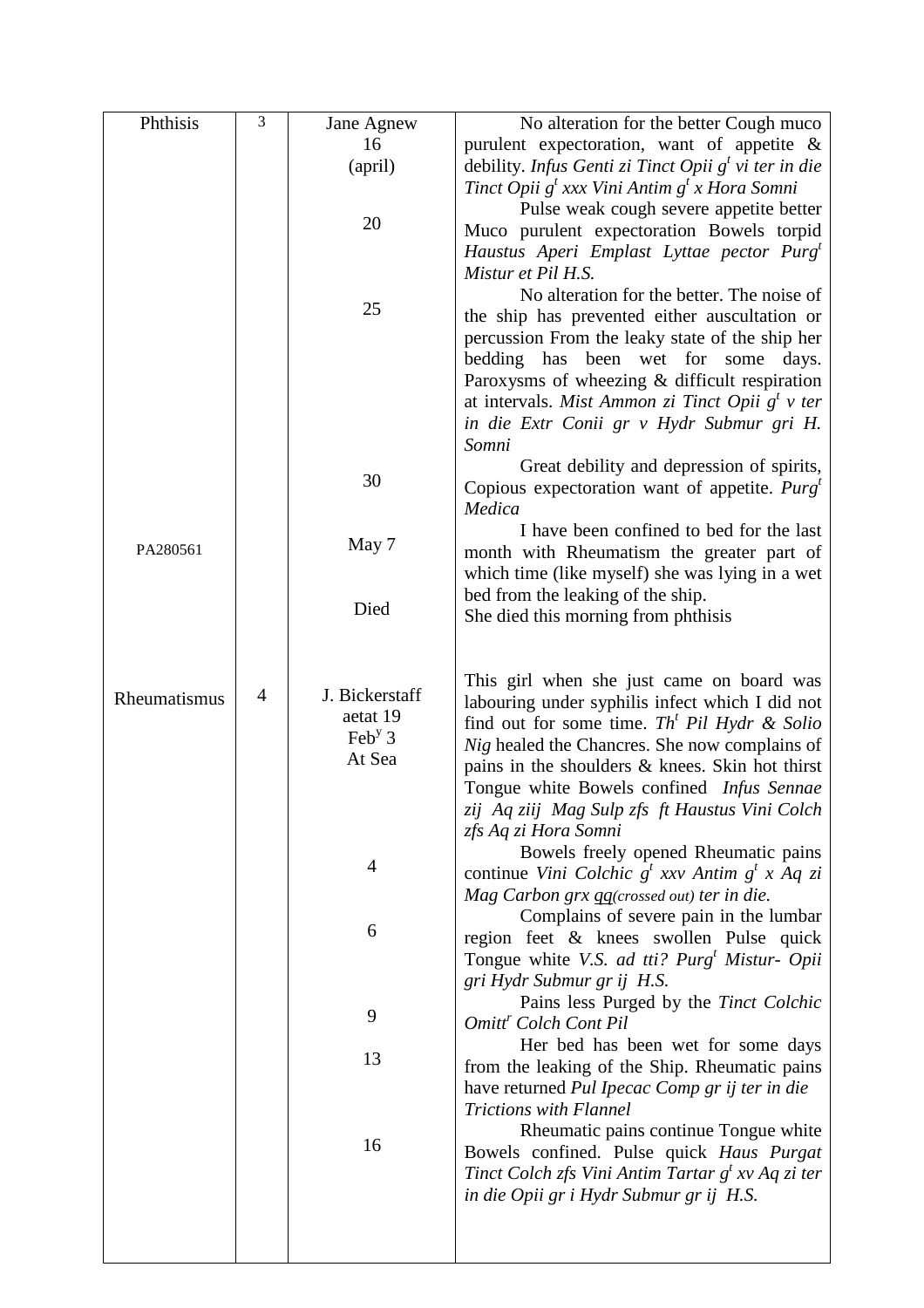| Rheumatismus | 4 | J. Bickerstaff          | Purged by the <i>Tinct Colchic</i> Pains less Tongue                                       |
|--------------|---|-------------------------|--------------------------------------------------------------------------------------------|
|              |   | 20                      | moist debility Omitt <sup>r</sup> Tinct Colch Sulphas Quin                                 |
|              |   |                         | gr ij ter in die                                                                           |
|              |   | 28                      | Much better slight stiffness about the                                                     |
|              |   |                         | joints is the only complaint Liq Volat C.C. z ij                                           |
|              |   | Mar 3                   | Ol Olin zi qp? ft Linam <sup>t</sup>                                                       |
|              |   | Sent out of the         | No complaint except for torpidity of the                                                   |
|              |   | Hospl                   | Bowels Pil Aper ij                                                                         |
|              |   |                         |                                                                                            |
|              |   |                         |                                                                                            |
|              |   | April 6                 | Has been ill for the last two days it is<br>said with severe pains in different parts. hot |
|              |   |                         | skin & headache. as I am confined to bed I only                                            |
|              |   |                         | get the report from the nurse. <i>Hydr Subm gr ij</i>                                      |
|              |   |                         | Pul Antim gr iij ter in die                                                                |
|              |   | 10                      | Report much the same for the last three                                                    |
|              |   |                         | days. Bowels confined Purgat                                                               |
|              |   | April 15                | Report that she is much better although                                                    |
|              |   |                         | lying in wet beds. Compl <sup>s</sup> of want of appetite.                                 |
|              |   |                         | Infus Gentian Comp zi ter in die                                                           |
| PA280562     |   | 16                      | Was suddenly seized this morning with                                                      |
|              |   |                         | pain in Chest & difficulty in breathing. A                                                 |
|              |   |                         | mustard plaster was applied but in shifting out                                            |
|              |   | Died                    | of her bed which was wet she suddenly expired.                                             |
|              |   |                         |                                                                                            |
|              | 5 |                         |                                                                                            |
| Opthalmia    |   | G. Scholfield           | Says she has always been troubled with                                                     |
|              |   | (Schofield)<br>Aetat 20 | nyctalopia(night blindness) at present there is                                            |
|              |   | At Sea                  | inflammation of the conjunctiva intolerance of                                             |
|              |   | March 20                | light with pain in the Temples. Bowels                                                     |
|              |   | 22                      | confined. Pulv Jalap Comp zfs stat                                                         |
|              |   |                         | Bowels<br>Conjunctival<br>open<br>inflammation continues with a lachrymose                 |
|              |   |                         | discharge Lotio Liq Plumb                                                                  |
|              |   | Mar 24                  | No alteration for the better. Intolerance                                                  |
|              |   |                         | of light with pain in the temples. Applicr Circul                                          |
|              |   |                         | ?rahel sang. ad unci sex(six) Pil Hydr grii ter                                            |
|              |   |                         | in die Purg Solio Plumb                                                                    |
|              |   | 26                      | Lacrymose discharge $\&$ intolerance of                                                    |
|              |   |                         | light with scleritil inflammation. Pain in the                                             |
|              |   |                         | Temples V.S. ad z xv Empl Lyttae Tempor                                                    |
|              |   |                         | Purgt Pil Hydr                                                                             |
|              |   | 30                      | Inflammation less her Berth is wet from                                                    |
|              |   |                         | the leaking of the Ship. Mouth tender Omittr                                               |
|              |   |                         | Pil Hydr. Cont Lotio                                                                       |
|              |   | April 3                 | I have not been able to visit her since the                                                |
|              |   |                         | $30th$ Ins <sup>t</sup> . The nurse reports that she is hot &                              |
|              |   |                         | feverish great thirst-Bowels confined <i>Purgat</i> –                                      |
|              |   | $\overline{4}$          | <b>Mist Saline</b>                                                                         |
|              |   |                         | Report this morning that she passed a                                                      |
|              |   |                         | bad night & was delirious unfortunately I am                                               |
|              |   |                         | not able to go into the Hosp <sup>1</sup> . To be sponged                                  |
|              |   |                         | with tepid vinegar & water Mist Saline                                                     |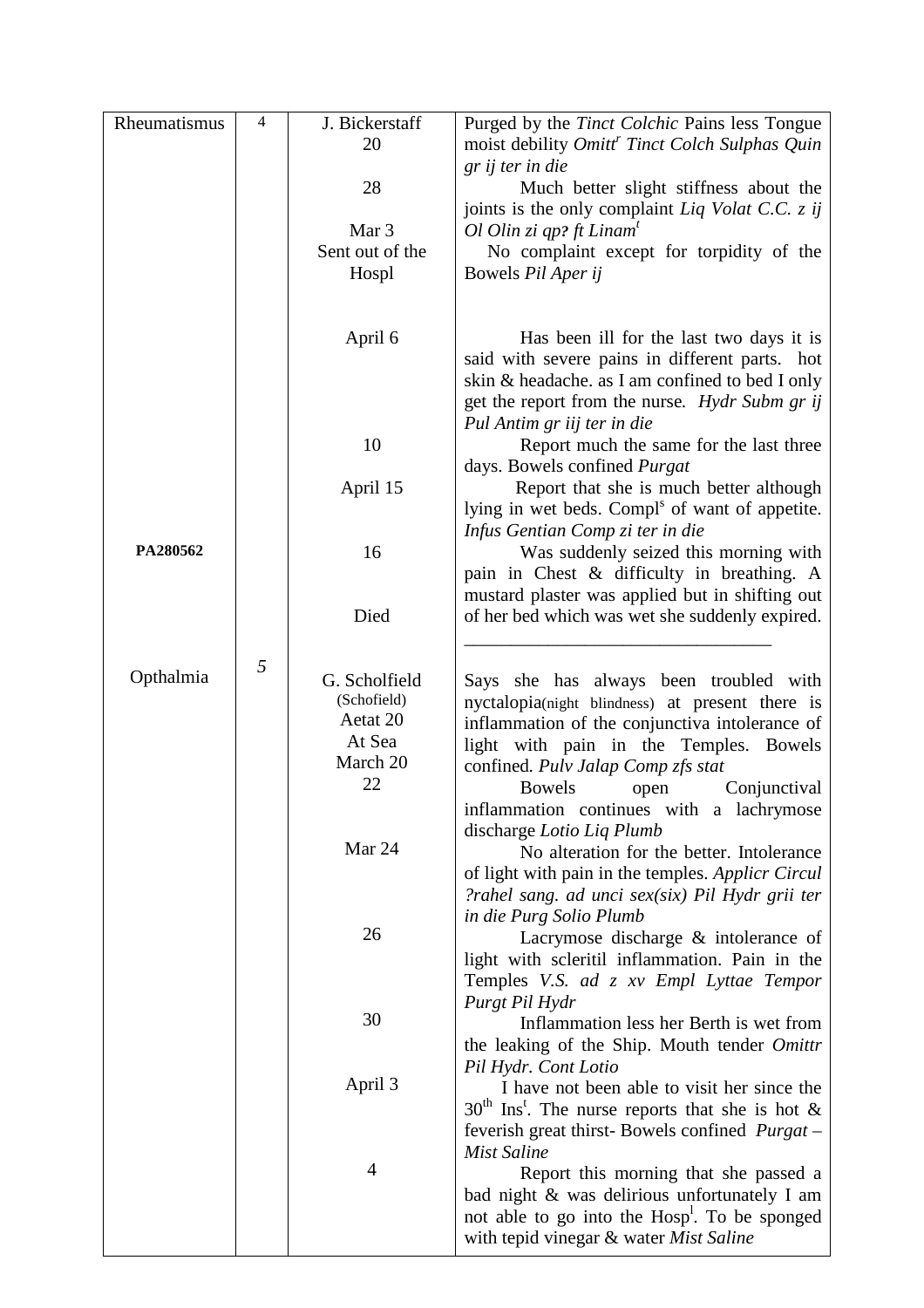| Opthalmia | 5 | G Scholfield         | They say she continues delirious. Skin                      |
|-----------|---|----------------------|-------------------------------------------------------------|
|           |   | 6                    | hot and tongue brown. Bowels confined Purgat                |
|           |   |                      | ex Mag Sulphat et Infus Sennae                              |
|           |   |                      | She continued without any medical                           |
|           |   | Died 10              | advice till the 10 <sup>th</sup> Inst when she died.        |
| PA280563  |   |                      |                                                             |
| Phthisis  | 6 | M. Lynch             | of a consumptive diagnosis was confined ten                 |
|           |   | aetat 26             | days ago (Her infant is a poor underated thing              |
|           |   | At Sea               | not able to suck) Complains of cough & pain in              |
|           |   | April 10             | the chest. Expect <sup>t</sup> muco purulent matter want of |
|           |   |                      | rest Bowels confined. Extr Colocynth Comp gr                |
|           |   |                      | v. Conii gr iij. ft Pil No ij Vini Antim gt xv Tinct        |
|           |   |                      | Opii gt xx aq zi Hora Somni.                                |
|           |   | 13                   | Severe cough with a purulent discharge.                     |
|           |   |                      | Pain in the chest $\&$ emaciation. Pulse quick $\&$         |
|           |   |                      | feeble her infant is dying. Mistur Ammon zi                 |
|           |   |                      | Mucla Acac zij Tinct Opii $g^t$ x ter in die Pil            |
|           |   |                      | Aper pro re nata                                            |
|           |   | 14                   | She is not able to come to my cabin her                     |
|           |   |                      | infant died last night $Purgt Mistur$                       |
|           |   | 16                   | The nurse reports that she is weak.                         |
|           |   |                      | Coughs all night & refuses her food. Arrowroot              |
|           |   | 17                   | ad libitum Pil Opii gr ij Hydr Submur gr i H.S.             |
|           |   | 18 Died during the   | Report this day that she is no better. Cough                |
|           |   | night                | severe with copious expectoration Debility                  |
| Cystitis  | 7 | Jane Arnott          | Has had several attacks of Hysteria during the              |
|           |   | aetat 36             | month Complains of pain in<br>last<br>the                   |
|           |   | At Sea               | hypogastric region with pain in micturition.                |
|           |   | Mar 26               | confined.<br><b>Bowels</b><br>Ricini<br>Ql<br>zfs<br>statim |
|           |   |                      | Fomentations Decoct Hord pro nata                           |
|           |   | 27                   | Great pain in micturition attended by                       |
|           |   |                      | heat & scalding Bowels open Spir Aether Nitr                |
|           |   |                      | Syr Lime tti<br>ter in die Purg <sup>t</sup><br>zi Decoct   |
|           |   |                      | Foment <sup>1</sup>                                         |
|           |   | 30                   | Tenderness over the Hypogastric region                      |
|           |   |                      | great pain in making water Urine red Pulse                  |
|           |   |                      | quick V.S. ad z xvi Catherism                               |
|           |   | April 2              | A pint of high colour red urine drawn off by                |
|           |   |                      | the catheter. Pain in the Hypogastric region less           |
|           |   |                      | Bowels torpid Ol Ricini z fs statim Hydr                    |
|           |   |                      | Submur gr ij Extr Conii gr iv ft Pil Hora Somni             |
|           |   | 4                    | Much better urinates freely<br>slight                       |
|           |   | 6                    | hardness of the uterus. Menses obstructed $Purgt$           |
|           |   | Sent out of Hospital | Pil Hora Somni                                              |
|           |   |                      |                                                             |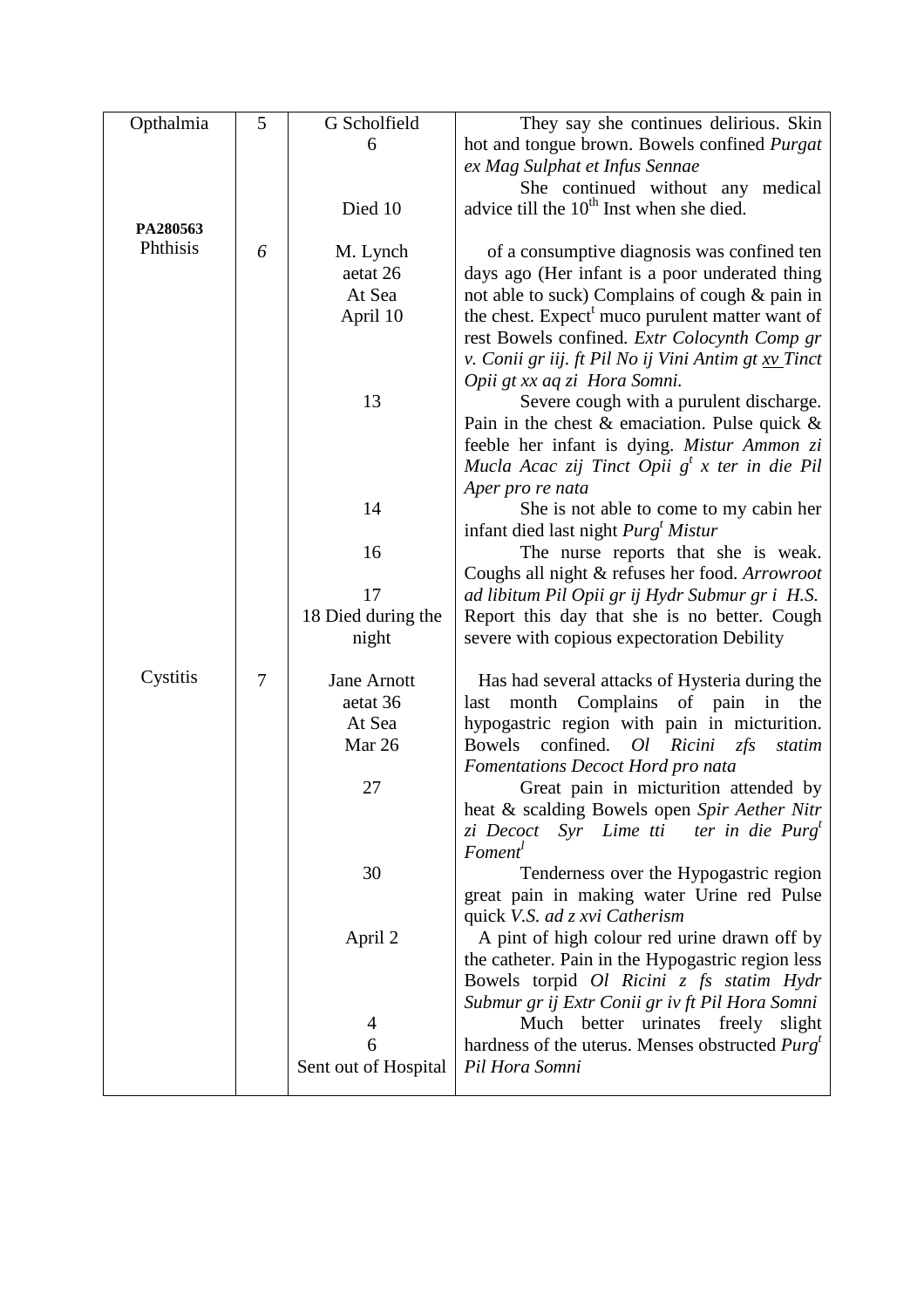# **A Nosological Synopsis of the Sick Book kept during the Period of this Journal, in conformity with the 30th Article of the Surgeons' Instructions.**

|                                           |                | <b>Numbers</b>        |                                            |                                            |                 |                 |                                                         |
|-------------------------------------------|----------------|-----------------------|--------------------------------------------|--------------------------------------------|-----------------|-----------------|---------------------------------------------------------|
| <b>Diseases</b><br>Nosologically arranged | <b>Total</b>   | Discharged to<br>Duty | Sent to the<br>Hospital                    | Died on board                              | Invalided       | Remaining       | Nos. of such Cases<br>as are detailed in<br>the Journal |
| Pyrexiae                                  |                |                       |                                            |                                            |                 |                 |                                                         |
| Ord. I. Febres.                           |                |                       |                                            |                                            |                 |                 |                                                         |
| Internulleates Quotutiana                 |                |                       |                                            |                                            |                 |                 |                                                         |
| Tertiana                                  |                |                       |                                            |                                            |                 |                 |                                                         |
| Continua Synochus                         | 1              | $\zeta\,\zeta$        | $\zeta\,\zeta$                             | $\zeta$ $\zeta$                            | $\zeta$ $\zeta$ | $\zeta$ $\zeta$ | $\sqrt{5}$                                              |
| Typhus                                    |                |                       |                                            |                                            |                 |                 |                                                         |
| Ord. II. Phlegmasiae.                     |                |                       |                                            |                                            |                 |                 |                                                         |
| Phlogosis<br>Cystitis                     | $\mathbf{1}$   | $\zeta\,\zeta$        | $\zeta\,\zeta$                             | $\zeta$ $\zeta$                            | $\zeta$ $\zeta$ | $\zeta$ $\zeta$ | $\boldsymbol{7}$                                        |
| Pneumonia                                 |                |                       |                                            |                                            |                 |                 |                                                         |
| Rheumatismus                              | 11             | $\tau$                | $\zeta\,\zeta$                             | $\mathbf{1}$                               | $\zeta$ $\zeta$ | 3               | $\overline{4}$                                          |
| Cynanche                                  |                |                       |                                            |                                            |                 |                 |                                                         |
| <b>Bronchitis</b>                         |                |                       |                                            |                                            |                 |                 |                                                         |
| Opthalmia                                 | $\overline{2}$ | $\sqrt{2}$            | $\zeta$ $\zeta$                            | $\zeta$ $\zeta$                            | $\zeta$ $\zeta$ | $\zeta$ $\zeta$ | 1                                                       |
| Tonsilitis                                | $\mathbf{1}$   | $\mathbf{1}$          | $\zeta\,\zeta$                             | $\zeta\,\zeta$                             | $\zeta\,\zeta$  | $\zeta\,\zeta$  | $\zeta$ $\zeta$                                         |
| Ord. III. Exanthemata.                    |                |                       |                                            |                                            |                 |                 |                                                         |
| Variola                                   |                |                       |                                            |                                            |                 |                 |                                                         |
| Rubeola<br>Erysipelas                     | $\overline{2}$ | $\overline{2}$        | $\zeta\,\zeta$                             | $\zeta\,\zeta$                             | $\zeta$ $\zeta$ | $\zeta\,\zeta$  | $\zeta\,\zeta$                                          |
| Vaccina                                   |                |                       |                                            |                                            |                 |                 |                                                         |
| Ord. IV. Haemorrhagiae                    |                |                       |                                            |                                            |                 |                 |                                                         |
| Haemoptysis                               |                |                       |                                            |                                            |                 |                 |                                                         |
| Phthisis incipiens                        |                |                       |                                            |                                            |                 |                 |                                                         |
| Phthisis cosfirmata                       | 3              | $\zeta\,\zeta$        | $\zeta\,\zeta$                             | 3                                          | $\zeta$ $\zeta$ | $\,$ 6 $\,$     | 3?                                                      |
| Menorrah                                  | 1              | $\mathbf{1}$          | $\zeta$ $\zeta$                            | $\zeta\,\zeta$                             | $\zeta$ $\zeta$ | $\zeta$ $\zeta$ | $\zeta\,\zeta$                                          |
| Ord. V. Profluvia.                        |                |                       |                                            |                                            |                 |                 |                                                         |
| Catarrhus                                 | 10             | 10                    | $\boldsymbol{\zeta} \, \boldsymbol{\zeta}$ | $\zeta$ $\zeta$                            | $\zeta\,\zeta$  | $\zeta\,\zeta$  | $\zeta\,\zeta$                                          |
| Dysenteria                                |                |                       |                                            |                                            |                 |                 |                                                         |
| Neuroses.                                 |                |                       |                                            |                                            |                 |                 |                                                         |
| Ord. I. Comata.                           |                |                       |                                            |                                            |                 |                 |                                                         |
| Apoplexia                                 |                |                       | $\epsilon$ $\epsilon$                      | $\,6\,6\,$                                 | $\,$ 6 $\,$     | $\zeta$ $\zeta$ | $\zeta$ $\zeta$                                         |
| Cephalal                                  | $\overline{4}$ | 4                     |                                            |                                            |                 |                 |                                                         |
| Ord. II. Adynamiae.<br>Dyspepsia          |                |                       |                                            |                                            |                 |                 |                                                         |
| Ord. III. Spasmi.                         |                |                       |                                            |                                            |                 |                 |                                                         |
| Asthma                                    |                |                       |                                            |                                            |                 |                 |                                                         |
| Diarrhoea                                 | 9              | 9                     | $\zeta\,\zeta$                             | $\epsilon\,\epsilon$                       | $\zeta$ $\zeta$ | $\zeta$ $\zeta$ | $\zeta$ $\zeta$                                         |
| Colica                                    | $\overline{2}$ | $\overline{2}$        | $\zeta\,\zeta$                             | $\zeta\,\zeta$                             | $\zeta$ $\zeta$ | $\zeta\,\zeta$  | $\zeta$ $\zeta$                                         |
| Hysteri                                   | 8              | 6                     | $\zeta\,\zeta$                             | $\boldsymbol{\zeta} \, \boldsymbol{\zeta}$ | $\zeta$ $\zeta$ | 2               | $\zeta\,\zeta$                                          |
| Ord. Iv. Vesaniae.                        |                |                       |                                            |                                            |                 |                 |                                                         |
| Amentia                                   |                |                       |                                            |                                            |                 |                 |                                                         |
| Mania                                     |                |                       |                                            |                                            |                 |                 |                                                         |
| Cachexiae.                                |                |                       |                                            |                                            |                 |                 |                                                         |
| Ord. I. Marcores.                         |                |                       |                                            |                                            |                 |                 |                                                         |
| <b>Tabes</b>                              |                |                       |                                            |                                            |                 |                 |                                                         |
| Debilitis                                 | 6              | 5                     | $\zeta$ $\zeta$                            | $\zeta\,\zeta$                             | $\zeta$ $\zeta$ | 1               | $\overline{2}$                                          |
| Ord. II. Intumescentiae.                  |                |                       |                                            |                                            |                 |                 |                                                         |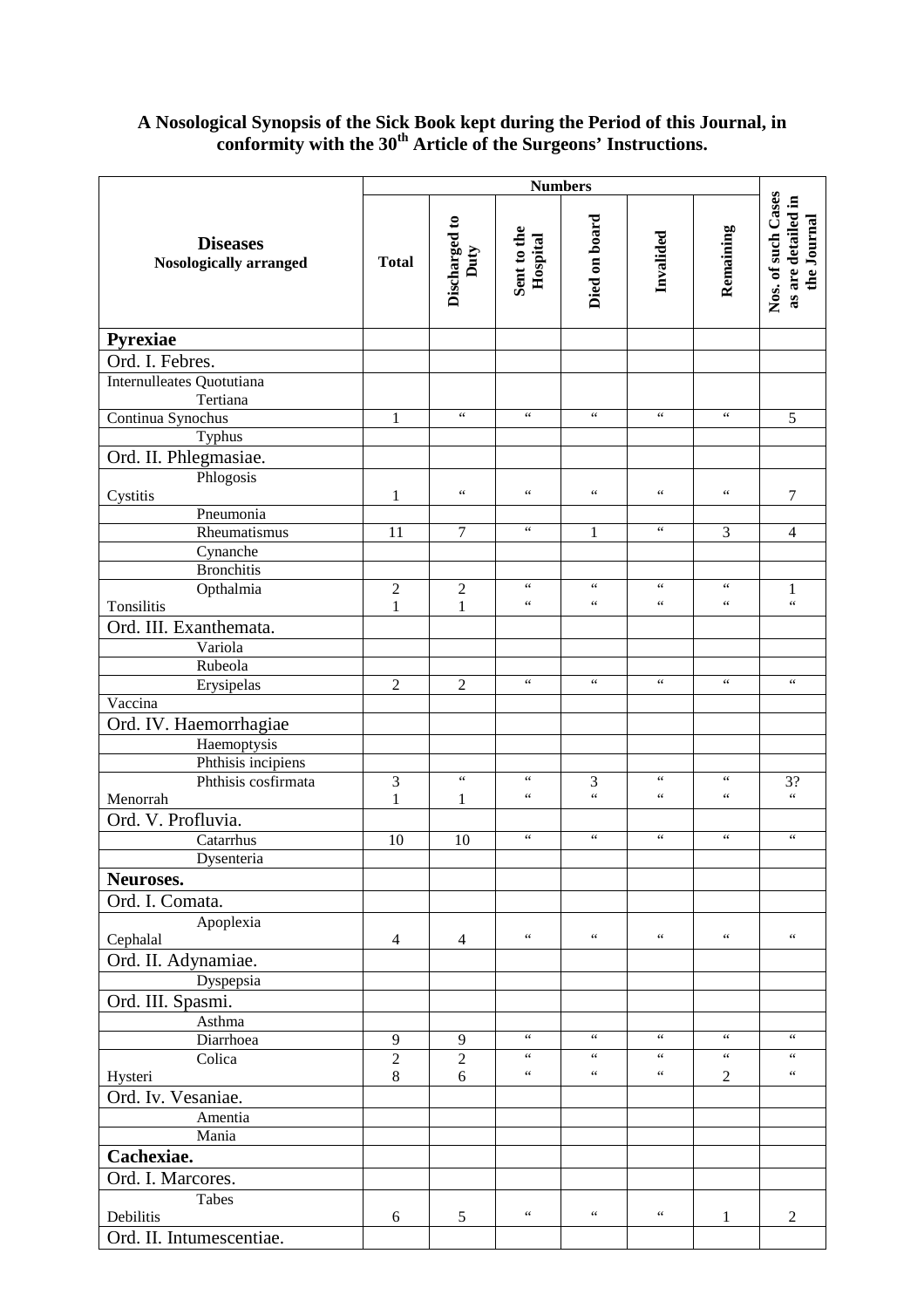| Anasarca                                                                                                   |    |    |                |                |                |                 |                 |
|------------------------------------------------------------------------------------------------------------|----|----|----------------|----------------|----------------|-----------------|-----------------|
| Ascites                                                                                                    |    |    |                |                |                |                 |                 |
| Hydrothorax                                                                                                |    |    |                |                |                |                 |                 |
| Ord. III. Impetigines.                                                                                     |    |    |                |                |                |                 |                 |
| Syphilis                                                                                                   |    |    |                |                |                |                 |                 |
| Scrophula                                                                                                  |    |    |                |                |                |                 |                 |
| Icterus                                                                                                    |    |    |                |                |                |                 |                 |
| Scorbutus                                                                                                  |    |    |                |                |                |                 |                 |
| Locales.                                                                                                   |    |    |                |                |                |                 |                 |
| Ord. I. Dysaethesiae.                                                                                      |    |    |                |                |                |                 |                 |
| Amaurosis                                                                                                  |    |    |                |                |                |                 |                 |
| Ord. II. Dysorexiae.                                                                                       |    |    |                |                |                |                 |                 |
| Ord. III. Dyscinesiae.                                                                                     |    |    |                |                |                |                 |                 |
| Ord. IV. Apocenoses.                                                                                       |    |    |                |                |                |                 |                 |
| Gonorrhoea                                                                                                 |    |    |                |                |                |                 |                 |
| Ord. V. Epischeses                                                                                         |    |    |                |                |                |                 |                 |
| Ischuria                                                                                                   |    |    |                |                |                |                 |                 |
| Obstipatio                                                                                                 | 1  | 1  | $\zeta\,\zeta$ | $\zeta\,\zeta$ | $\zeta\,\zeta$ | $\zeta$ $\zeta$ | $\zeta$ $\zeta$ |
| Dysuria                                                                                                    |    |    |                |                |                |                 |                 |
| Ord. VI. Tumores.                                                                                          |    |    |                |                |                |                 |                 |
| Aneurisma                                                                                                  |    |    |                |                |                |                 |                 |
| Ord. VII. Ectopiae.                                                                                        |    |    |                |                |                |                 |                 |
| Hernia                                                                                                     |    |    |                |                |                |                 |                 |
| Prolapsus                                                                                                  |    |    |                |                |                |                 |                 |
| Luxatio                                                                                                    |    |    |                |                |                |                 |                 |
| Ord. VIII. Dialyses.                                                                                       |    |    |                |                |                |                 |                 |
| Vulnus                                                                                                     |    |    |                |                |                |                 |                 |
| Uleus                                                                                                      |    |    |                |                |                |                 |                 |
| <b>GENERAL TOTAL</b>                                                                                       | 63 | 51 | 66             | 4?             | $\zeta \zeta$  | 6               |                 |
| NOTE.—Medical Officers are desired particularly to Notice that the Numbers in each Disease and the general |    |    |                |                |                |                 |                 |
| Total must not only correspond with the Sick Book, but also with the particulars contained in the several  |    |    |                |                |                |                 |                 |
| Nosological Returns for the period.                                                                        |    |    |                |                |                |                 |                 |